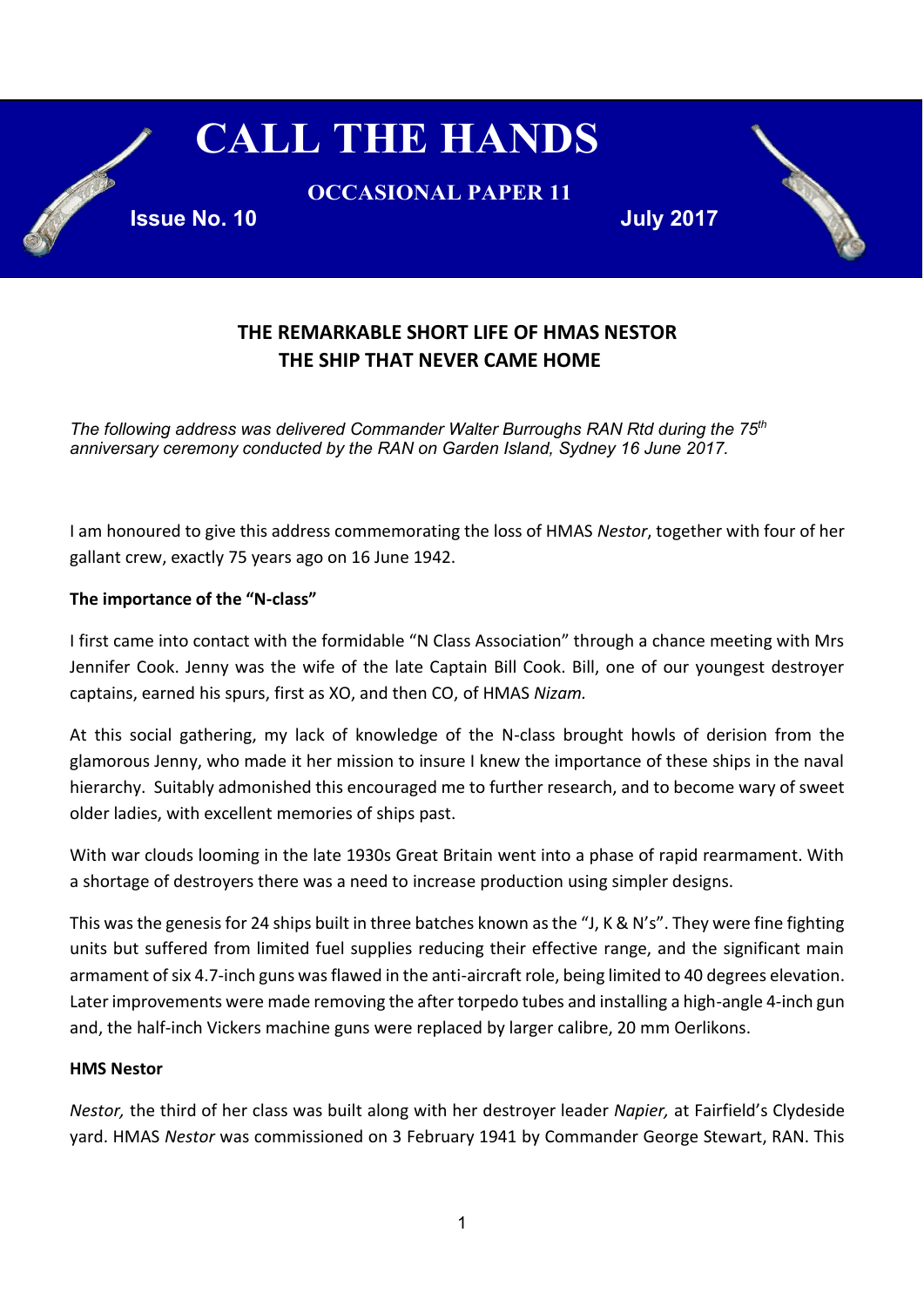must have been an exciting if cold and miserable time for most of her inexperienced crew. Many of these young men were reservists and few had seen action.

After three weeks of trials *Nestor* sailed from Greenock for the Royal Navy's northern base situated at Scapa Flow, one of the bleakest spots in the kingdom. It did not disappoint as they arrived to a reception of snow and ice. However, they were enthusiastically greeted by the Rear Admiral (Destroyers) Sir Louis Hamilton. The work-up was brief and they were soon escorting convoys to Iceland.

*Nestor* was one of four destroyers accompanying the 18<sup>th</sup> Cruiser Squadron far into the Arctic Circle, to 72 degrees north, to intercept the German weather ship *Munchen.* This small ship with her crew was captured intact, most importantly with her code books. With code books secured by a mystery man from Naval Intelligence, *Nestor* was despatched at full speed to Scapa, with the mystery man flown to London for Bletchley Park to help break the Enigma code.

A few days after this successful cloak and dagger episode, and only three months into the commission, "Big Bill" Stewart was relieved of his command. There were disciplinary concerns, brought about by heavy drinking. The ship's Medical Officer, the remarkable 26-year-old reservist Surgeon Lieutenant Shane Watson, was prevailed upon to go ashore and apprise the Flag Officer of the situation. Marines were sent to remove three senior officers for court martial.

As a temporary measure the Captain of the depot ship HMS *Tyne* took command with a new First Lieutenant, Lieutenant George Crowley, RN appointed. A week later Commander Alvord Rosenthal, RAN assumed command of *Nestor*. Rosenthal, an experienced destroyer captain, had been standing by to take command of HMAS *Norman.* There were no further incidents and the crew, who were not disciplined, displayed restraint and worked enthusiastically under the new command.

With troubles behind them, *Nestor* sailed with the Home Fleet to "Hunt the *Bismarck"* which had just sunk HMS *Hood* with devastating loss of life. While the bigger ships, the battleship *King George V,* the carrier *Victorious* and four cruisers ploughed on and eventually cornered their quarry, *Nestor* and five other destroyers, were obliged to retire to Iceland to refuel.

In company with four destroyers *Nestor* next escorted the battleship *Nelson* to Gibraltar to join Admiral Somerville's Force "H". Somerville had the finest ships the navy could provide. They were charged with convoying seven large and fast armed merchantmen taking essential supplies to the starving Maltese garrison. The convoy sailed from Gibraltar, under cover of darkness and fog, in the early hours of 21 July. In reduced visibility the troopship *Leinster* ran aground and was left behind.

The following day, they were discovered by Italian submarines with two torpedos passing under *Nestor* and narrowly missing *Renown.* Off Sardinia, they were fiercely attacked by high level bombers and then torpedo bombers but with its immense firepower, only one destroyer was sunk and one cruiser and another destroyer retired damaged, but the merchantmen remained intact. With the worse onslaught thought to be over and coming within range of air coverage from Malta, after dark the heavy ships turned back for Gibraltar.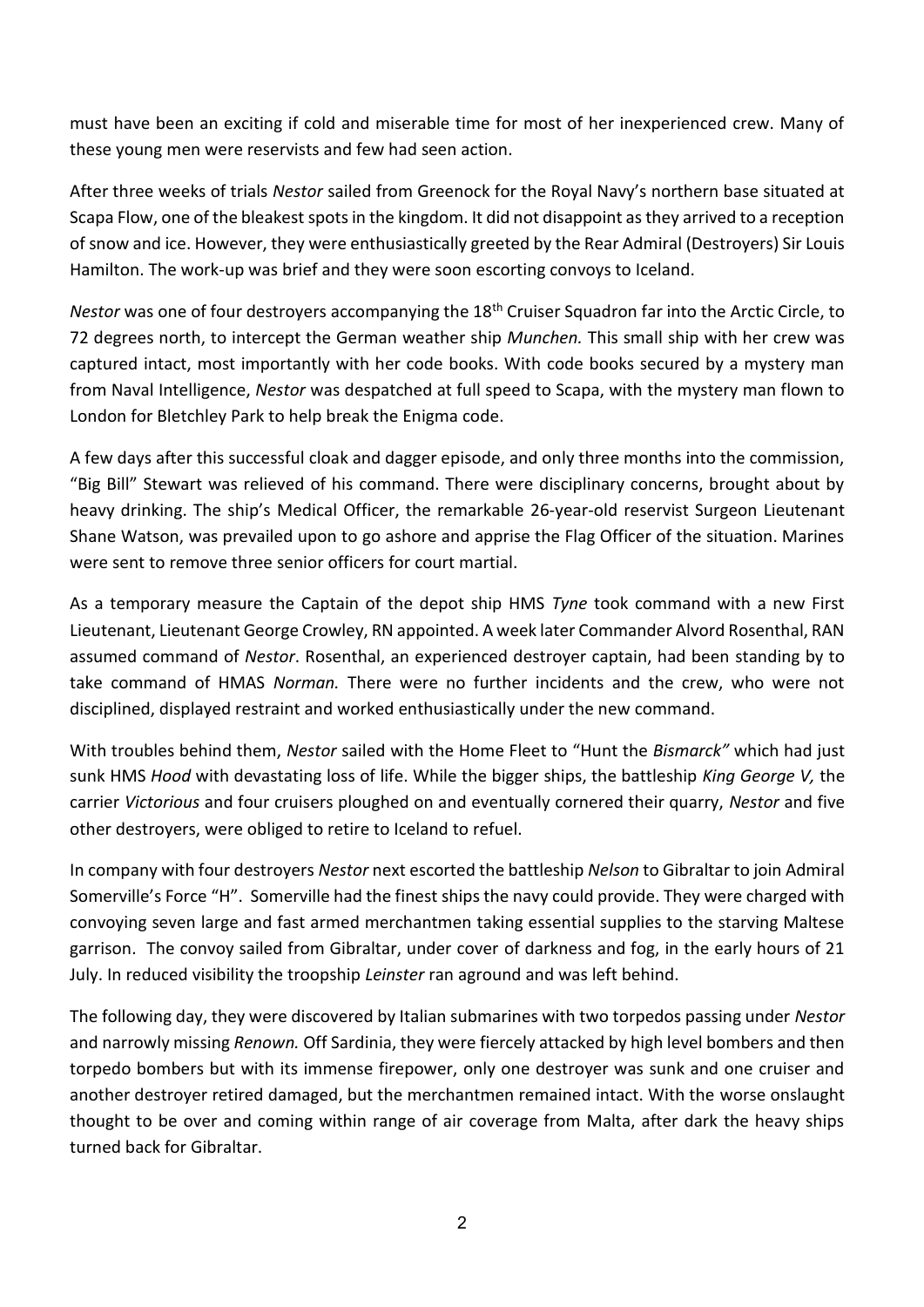However, later that night they were again attacked, by Italian E-Boats, and one of the convoy, *Sydney Star,* with 500 troops aboard fell astern. *Nestor* was dispatched and found the ship had been hit by torpedo and gunfire and was in danger of sinking. In darkness a boat transfer would take forever, so at 3 am *Nestor* secured alongside *Sydney Star* and within one hour took off all non-essential personnel. *Nestor,* now with 774 souls on board*,* lead the stricken ship and, subject to more air attacks, eventually made Malta. In helping save Malta, Commander Rosenthal was awarded his first DSO.

Back to Gib, and then more convoy duty to West Africa. On departing Bathurst in Gambia, *Nestor* prosecuted a suspected submarine contact. However, she suffered accidental damage when one of her depth charges detonated prematurely. This necessitated returning to Plymouth for repairs. It was then back up north to the Clyde where *Nestor* was joined by her recently commissioned sister *Norman.*

On 15 December when off Cape St Vincent a submarine was sighted on the surface. They closed and opened fire from A & B turrets before the target submerged. She then made asdic contact and attacked with depth charges, afterwards oil and debris was seen on the surface. *Nestor* is credited with sinking submarine *U-127,* earning "Rosie" a Bar to his DSO. And who could forget the "Schoolie" Richard (Dick) Fennessy the master of plotting tables who once he found a target could not be shaken off – for his efforts Dick received a DSC.

After her submarine adventure *Nestor* sailed for Malta arriving on Christmas Eve. It was onwards to Alexandria where she met her sisters *Napier* and *Nizam.* The three "N's" transited the Canal then escorted the carrier *Indomitable* with 50 Hurricanes, reinforcements for the Malayan campaign. The Fleet then assembled at Trincomalee expecting to meet a full-scale Japanese attack. They were joined by *Norman* in February. Their numbers were severely depleted with the loss to Japanese air attacks of the carrier HMS *Hermes* and her escorting destroyer HMAS *Vampire*. In April all four "N's" returned to the Med.

Another operation was undertaken aimed at escorting eleven merchant ships through to Malta from the east. This was a risky operation with heavy losses anticipated while transiting "Bomb Alley" between Egypt and Crete.

On 15 June 1942 there was no doubt about *Nestor's* ability but her luck ran out when she was straddled and crippled by three 1000 pound bombs during a high level air attack. Two bombs exploded almost simultaneously falling within feet on either side of the ship and the third near her stern. The impact practically blew her out of the water and broke her back. She was holed amidships with water flooding into No 1 Boiler Room. The Boiler Room was in semi darkness and filling with oily water and dangerous super-heated steam cascading everywhere. This did not stop the ship's Medical Officer, the indomitable Shane Watson, from entering the Boiler Room. He helped recover all four men but none could be revived.

The efforts of the ship's doctor would not have been possible without the assistance of Petty Officer Stoker Thomas Ellston who helped extinguish an extensive fire by entering the hull via the outer funnel casing and was able to shore up doors which stopped air fanning the fire. He next entered the boiler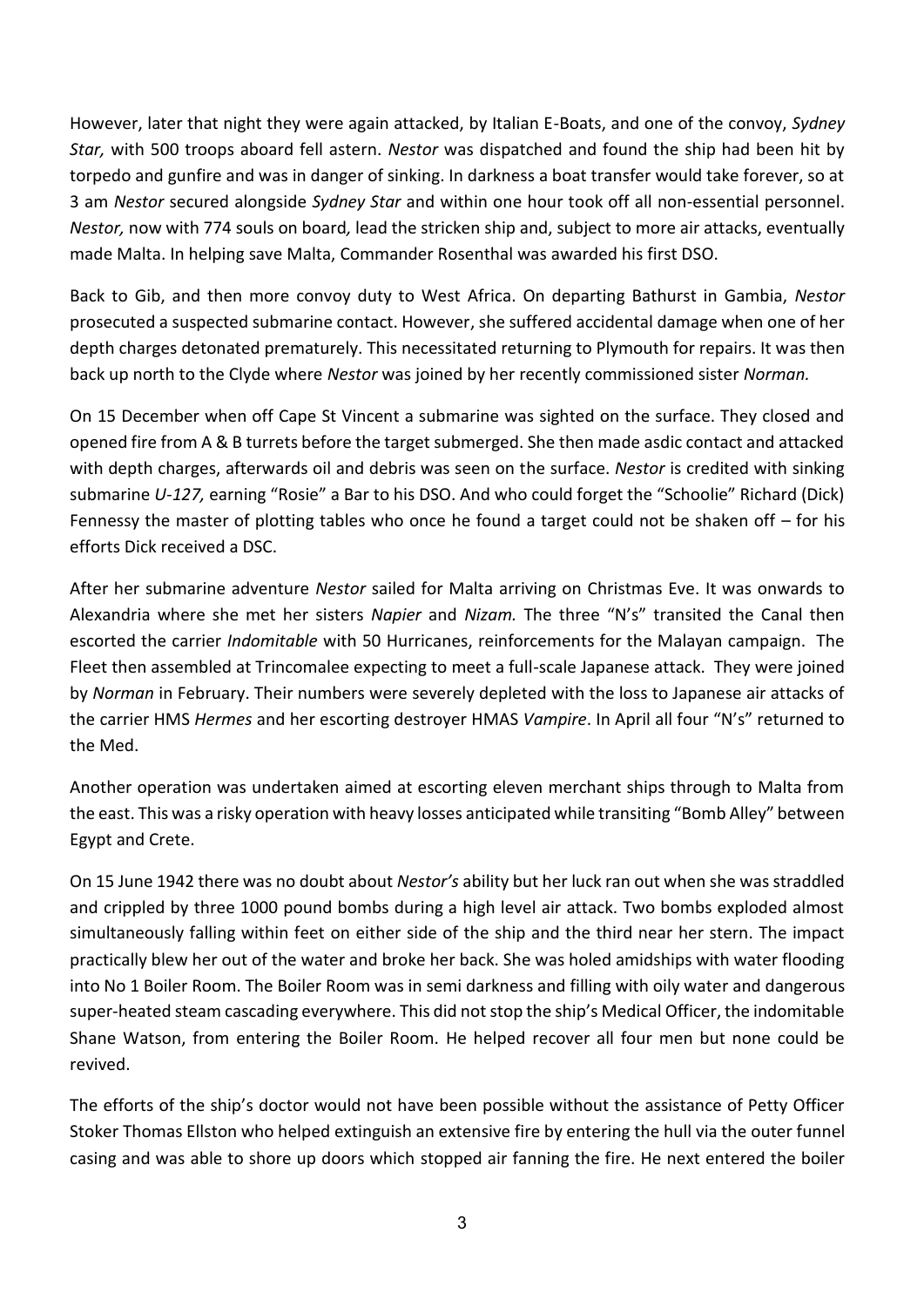room to help rescue his trapped shipmates. Petty Officer Ellston remained in the boiler room ensuring hand pumps continued to work during the long night to stem the flow of water.

*Nestor* was taken under tow but the next day the decision was made to transfer her ship's company to HMS *Javelin* and confine the sinking ship to the deep. For their courageous efforts Surgeon Lieutenant Watson was awarded the DSC and Petty Officer Ellston the DSM.

**HMAS** *Nestor* **lived the life of the Greek hero whose name she proudly bore. She had a short life measured in months rather than years. During some of the darkest days of WWII she was always to be found near the centre of action. She fought gallantly alongside such famous ships as** *Ark Royal***,**  *Nelson* **and** *Renown* **and was never found wanting.** *Nestor* **was of course unique being the only Australian warship never to sail in Australian waters.** 

When HMS *Javelin* reached Alexandria the *Nestor* survivors were disembarked and most drafted to other destroyers. Lieutenant Crowley, was awarded the DSC and posted as First Lieutenant of HMAS *Norman*, he later rose to flag rank.

Today we remember and commemorate the loss of HMAS *Nestor* and pay tribute to those of her ship's company who lost their lives. These brave young men endured the winter treachery of the North Atlantic, the fierce ordeals of incessant warfare in the Mediterranean and, the uncertainties of entering into the Indian Ocean where the enemy had swept all before them. Let us remember:

**Stoker Petty Officer Jack Brown Bulmer, of Penguin TAS – aged 28 Leading Stoker Campbell Hill, of Coolgarde WA – aged 24 Leading Stoker Mathew Burns, of the Royal Navy And, Stoker Leslie Blight of Pingelly WA – aged just 19.**

May they rest in peace.

THANK YOU